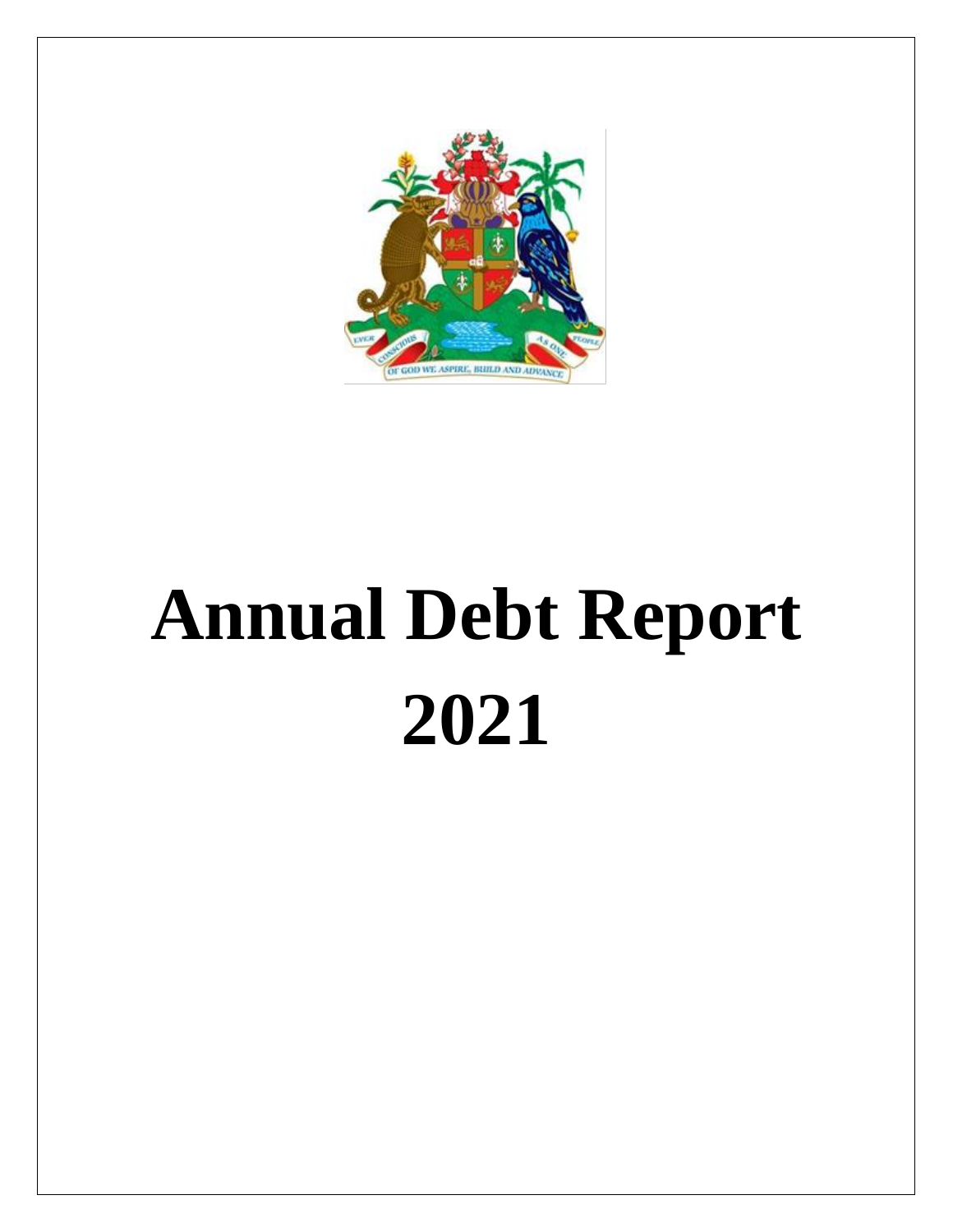## ACRONYMS & ABBREVIATIONS

- ATM- Average Time to Maturity
- ATR- Average Time to Re-fixing
- BOSL-Bank of St. Lucia
- CDB- Caribbean Development Bank
- CG Central Government
- DSSI- Debt Service Suspension Initiative
- ECCB- Eastern Caribbean Central Bank
- FCIS- First Citizens Investment Services Ltd
- GCB- Grenada Cooperative Bank
- GDB-Grenada Development Bank
- GDP- Gross Domestic Product
- GG- Government-Guaranteed
- GoG-Government of Grenada
- IBRD- International Bank for Reconstruction & Development
- IDA- International Development Association
- IMF- International Monetary Fund
- MTDS- Medium-Term Debt Management Strategy
- OPEC- Organisation of Petroleum Exporting Countries
- OTC- Over-the-counter
- PDMA- Public Debt Management Act
- RGSM- Regional Governments Securities Market
- SOE- State-owned Enterprise
- USD- United States Dollar
- XCD- Eastern Caribbean Dollar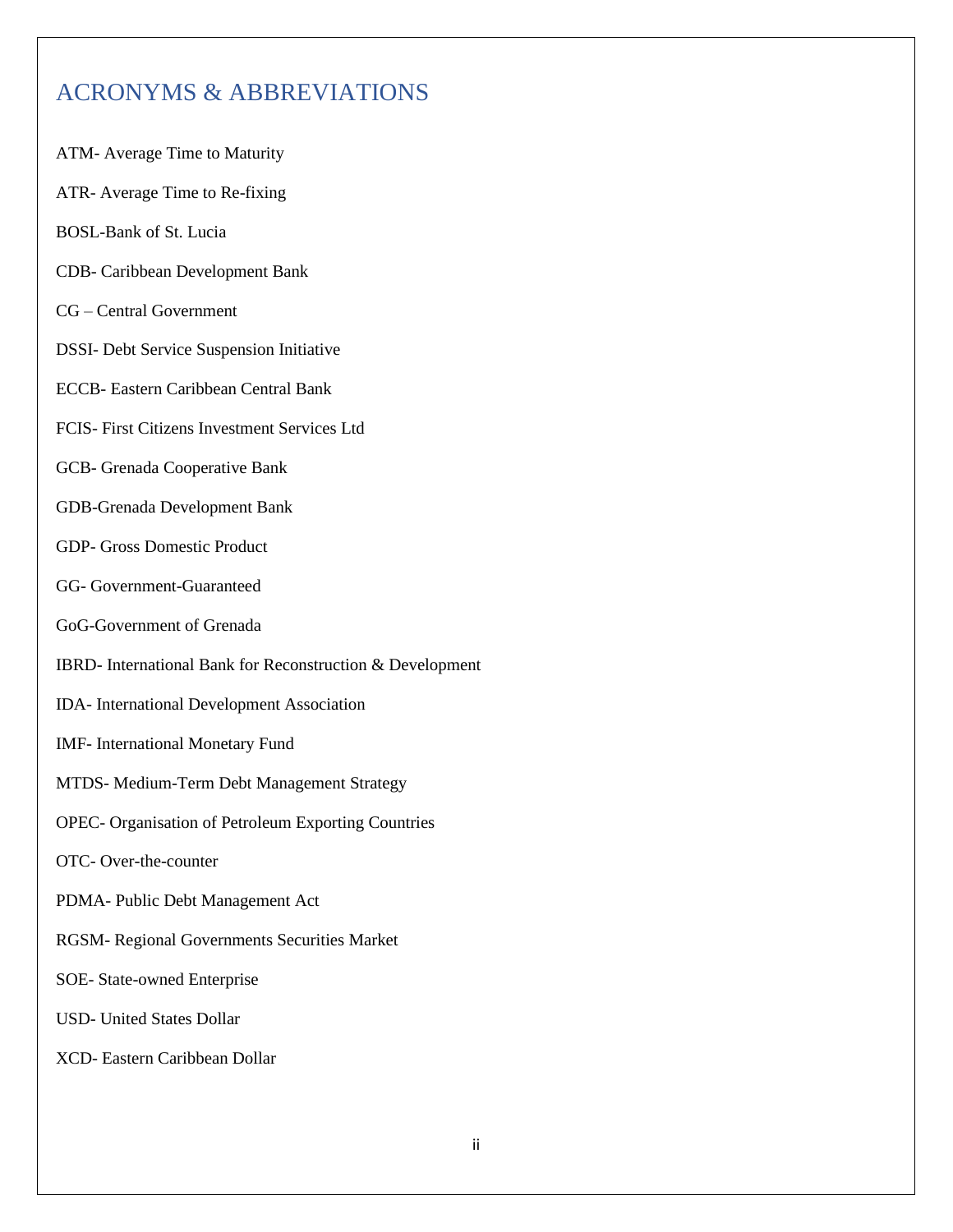# TABLE OF CONTENTS

| 3.0 |  |
|-----|--|
|     |  |
|     |  |
|     |  |
| 4.0 |  |
|     |  |
|     |  |
|     |  |
|     |  |
|     |  |
|     |  |
|     |  |
|     |  |
|     |  |
|     |  |
|     |  |
|     |  |
|     |  |
|     |  |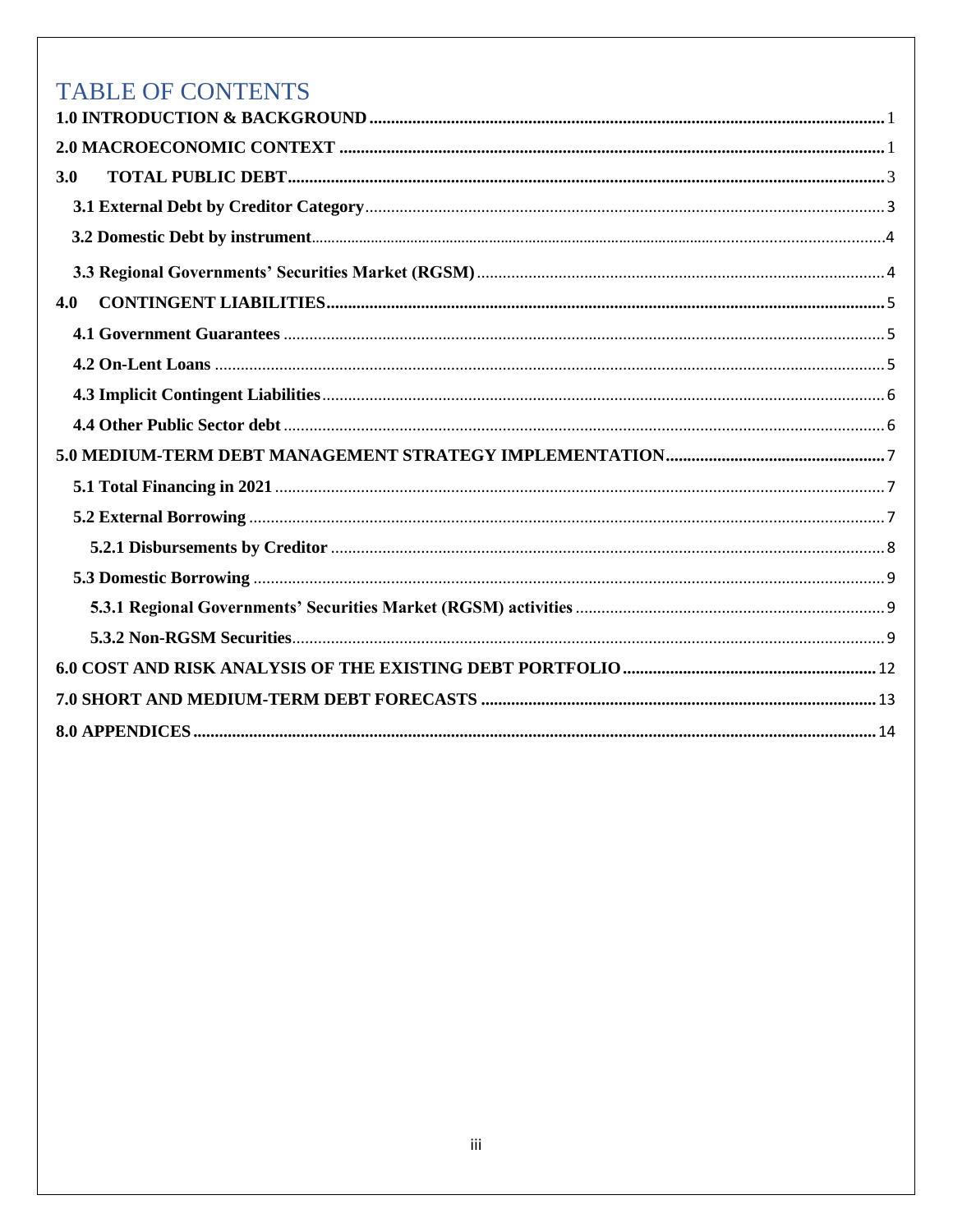## <span id="page-3-0"></span>1.0 INTRODUCTION & BACKGROUND

The 2021 Debt Report provides an assessment of the Government of Grenada's (GoG) debt and debt management practices in the fiscal year 2021 and a synopsis of Grenada's macroeconomic performance. The Report covers total debt as defined by the GoG, which includes the Central Government's (CG) debt and the Government-guaranteed (GG) and non-guaranteed debt of all State-owned Enterprises (SOEs).

Over the years, Government's debt portfolio has transformed into one that is characterised by a lower concentration of shortterm debt, moderate interest rate risk stemming from minimal floating rate debt, relatively high concessionality<sup>1</sup> and an increasingly diversified domestic and regional investor base. Collectively, these factors mitigate inherent risks and contribute to long-term debt sustainability.

In 2020 and further in 2021, GoG was confronted with increased financing requirements because of the impact of the COVID-19 pandemic on the economy. As a result, new debt consisting mainly of external, concessional debt was contracted. All new borrowings were maintained within the broad parameters of the approved Medium-Term Debt Management Strategy (MTDS) for the year in question.

Despite the pandemic, GoG continued to pursue prudent debt management practices that were in line with the approved MTDS. This was achieved while ensuring that costs and risks remained at manageable levels.

## <span id="page-3-1"></span>2.0 MACROECONOMIC CONTEXT

Grenada's tourism-dependent economy was severely impacted by the COVID-19 pandemic, with a fall in real GDP of 13.8 percent in 2020 because of major declines in tourism, agriculture, and construction activities. Growth in 2021 is estimated to have recovered to 5.5 percent driven by construction, tourism and to a lesser extent, agriculture and wholesale and retail trade. Growth in the construction sector of 28.9 percent was catalysed mainly through Government's Public Sector Investment Programme (PSIP) and some private-led activities. The tourism sector's recovery is indicative of increased hotel and restaurant activities as visitors returned to the island mostly during the second half of 2021. Growth in the sector is estimated at 33.9 percent. Expansion in the production of banana, nutmeg and cocoa were directly responsible for the 14.8 percent growth of the agriculture sector. The wholesale and retail trade sector's rebound were correlated to the uptick in construction activities and growth in that sector is estimated at 14.3 percent over 2020. Despite a resumption of in-person classes at the St. George's University in August, a spike in COVID-19 cases in October prompted the university to halt face-to-face classes and this was partly responsible for the overall decline in the education sector of -0.7 percent. Inflation at the end of 2021 climbed to 1.2 percent (from -0.7 percent in 2020) reflecting rising food and fuel prices internationally and higher shipping costs because of supply chain challenges and disruptions.

 $1$  A loan is considered concessional when it has a grant element of at least 35.0 percent. Grant element is calculated as the difference between the face value and the net present value of the loan, expressed as a percentage of the face value.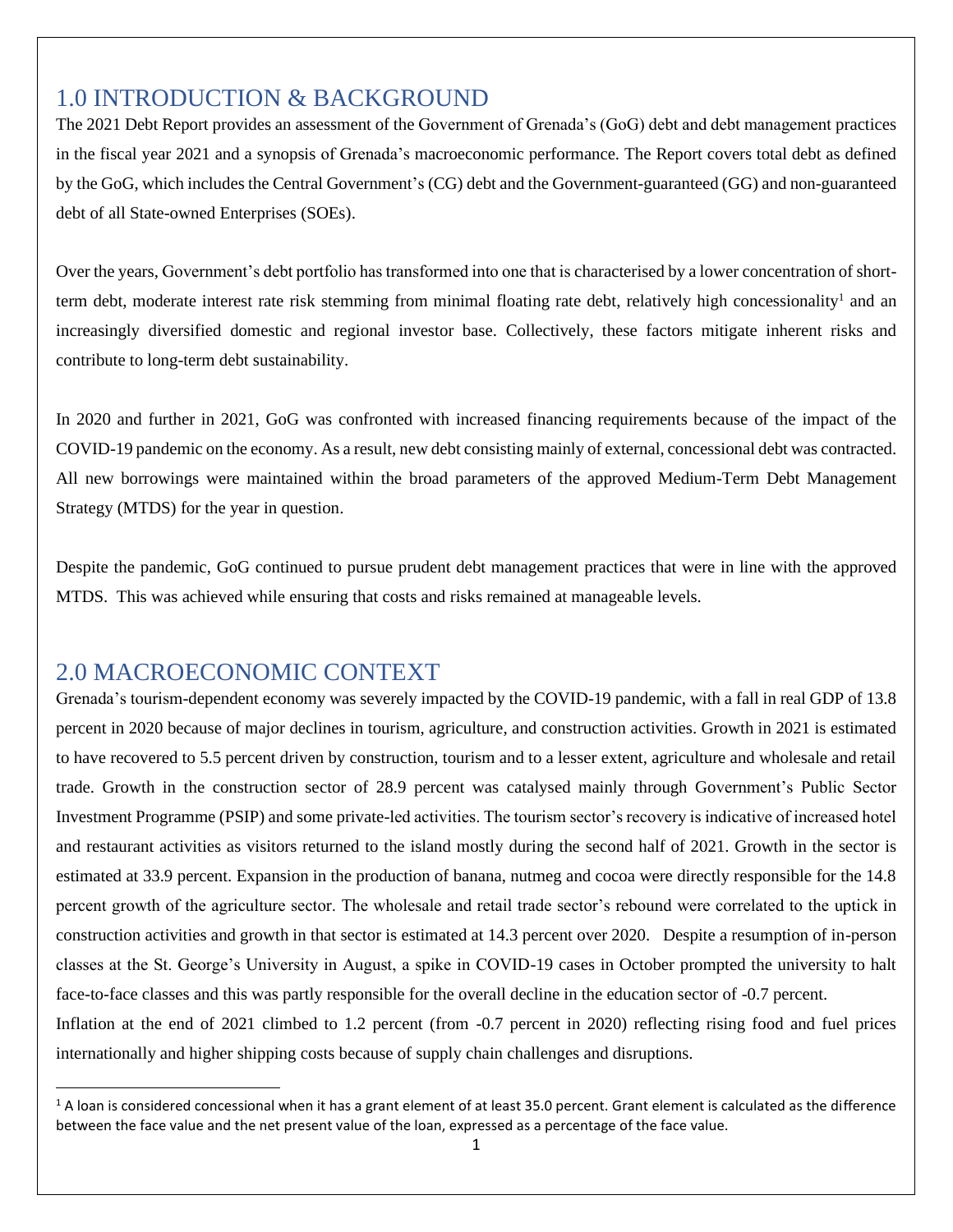The severe disruption in economic activity in 2020 has significantly undercut Government's revenues, recording primary and overall deficits of 2.6 percent and 4.5 percent of GDP respectively. Nonetheless, there was some strengthening in 2021, but the prolonged effects of the COVID-19 pandemic continued to weigh on the fiscal performance. Tax revenues showed some signs of bolstering with collections totaling 20.7 percent of GDP whilst grants receipts were 7.6 percent of GDP. As the Government continued to respond to the impacts of the pandemic through increased health and social spending, recurrent outlays were 22.7 percent of GDP. Further measures to mitigate the adverse effects of the pandemic enabled an expansion of the PSIP which resulted in capital spending of 8.6 percent of GDP. The resultant primary and overall balances were 2.1 and 0.3 percent of GDP respectively. Table 1 presents key macroeconomic indicators for the period 2017- 2021.

|                                                     | 2017                     | 2018   | 2019   | 2020                                                  | 2021   |
|-----------------------------------------------------|--------------------------|--------|--------|-------------------------------------------------------|--------|
| <b>Real Sector</b>                                  |                          |        |        | (Annual Percentage Change Unless Otherwise Indicated) |        |
| <b>Real GDP Growth</b>                              | 4.4                      | 4.4    | 0.7    | $-13.8$                                               | 5.5    |
| Inflation (period average, %)                       | 0.9                      | 0.8    | 0.6    | $-0.7$                                                | 1.2    |
|                                                     |                          |        |        |                                                       |        |
| <b>Agriculture, Livestock and Forestry</b>          | $-19.5$                  | 3.0    | $-3.6$ | $-15.0$                                               | 14.8   |
| <b>Construction</b>                                 | 29.1                     | 12.6   | $-3.6$ | $-20.5$                                               | 28.9   |
| <b>Education</b>                                    | 4.6                      | $-4.8$ | 4.2    | $-0.3$                                                | $-0.7$ |
| <b>Hotels and Restaurants</b>                       | 5.0                      | 9.9    | 4.1    | $-68.2$                                               | 33.9   |
|                                                     |                          |        |        |                                                       |        |
| <b>Fiscal Account</b>                               | (As a Percentage of GDP) |        |        |                                                       |        |
| <b>Total Revenue &amp; Grants</b>                   | 25.6                     | 27.0   | 26.6   | 28.1                                                  | 31.6   |
| <b>Tax Revenue</b>                                  | 21.4                     | 22.4   | 21.9   | 22.1                                                  | 20.7   |
| <b>Non-tax Revenue</b>                              | 1.6                      | 1.6    | 1.8    | 2.4                                                   | 3.4    |
| <b>Grants</b>                                       | 2.6                      | 3.0    | 2.9    | 3.7                                                   | 7.6    |
|                                                     |                          |        |        |                                                       |        |
| <b>Total Expenditure</b>                            | 22.6                     | 22.1   | 21.6   | 32.7                                                  | 31.3   |
| <b>Current Expenditure</b>                          | 19.9                     | 19.3   | 19.0   | 23.1                                                  | 22.7   |
| <b>Capital Expenditure</b>                          | 2.7                      | 2.8    | 2.6    | 9.6                                                   | 8.6    |
|                                                     |                          |        |        |                                                       |        |
| <b>Primary Balance</b>                              | 5.7                      | 6.9    | 6.8    | $-2.6$                                                | 2.1    |
| <b>Overall Balance</b>                              | 3.0                      | 4.9    | 5.0    | $-4.5$                                                | 0.3    |
| <b>Nominal GDP at Market Prices (EC\$ Millions)</b> | 3039.4                   | 3149.6 | 3276.4 | 2817.2                                                | 3026.6 |

#### **Table 1: Grenada's Key Macroeconomic Indicators 2017-2021**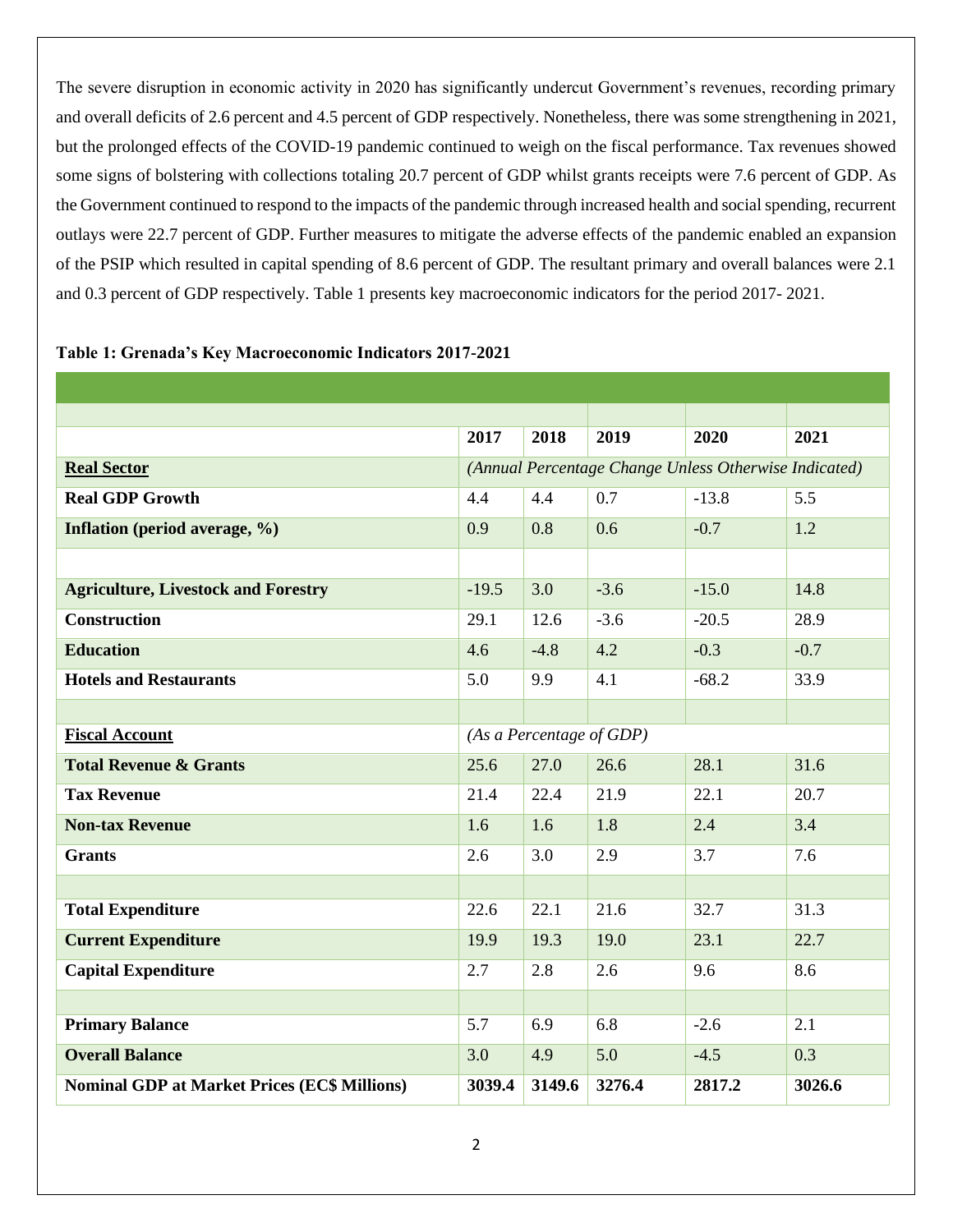## <span id="page-5-0"></span>3.0 TOTAL PUBLIC DEBT

At the end of 2021, total disbursed outstanding public sector debt was EC\$2,104.4 million or 69.5 percent of GDP<sup>2</sup>. It comprised EC\$2,103.4 million CG debt and EC\$1.0 million GG debt. Public debt was on a downward trajectory between 2017 and 2019 but rose in 2020 and further in 2021 primarily due to new borrowing for emergency spending, which was necessary to grapple with the effects of the COVID-19 pandemic on the economy (Figure 1). Total public debt during the years 2017 to 2019 decreased on average by 4.5 percent but during 2020 and 2021 it increased on average by 5.6 percent. Of total public debt, external debt was 77.9 percent and domestic debt was 22.1 percent. GG debt was 0.2 percent of domestic debt.



#### **Figure 1: Total Public Debt**

#### <span id="page-5-1"></span>**3.1 External Debt by Creditor Category**

At the end of 2021, external CG debt was EC\$1,639.7 million. It increased by 7.1 percent above 2020 when it was EC\$1,531.3 million. Multilateral creditors were the main source of external debt (64.7 percent) followed by commercial private investors (15.7 percent) and bilateral non-Paris Club creditors (14.0 percent). Private regional investors and Paris Club creditors accounted for the remaining 5.6 percent of the external portfolio at the end of 2021. (Figure 2).

<sup>&</sup>lt;sup>2</sup> Eastern Caribbean Central Bank's projected Gross Domestic Product for Grenada (2021) - EC\$3,026.6 million.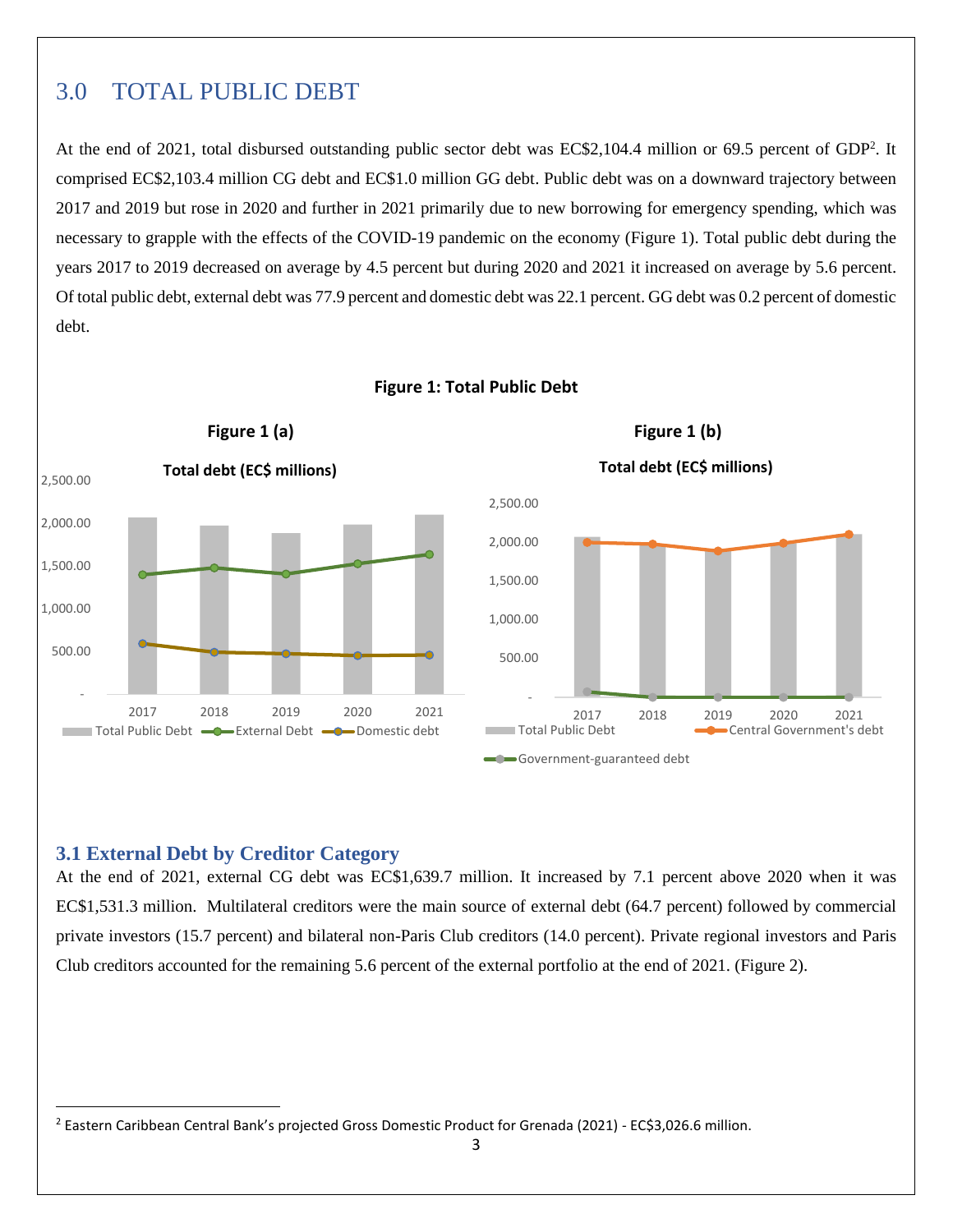#### **3.2 Domestic Debt by Instrument**

At the end of 2021, domestic CG debt was EC\$463.7 million. It increased by 1.4 percent above 2020 when it was EC\$457.1 million. The chief holders of domestic CG debt at the end of 2021 were non-bank financial institutions accounting for 40.2 percent of the domestic portfolio. They were followed by other<sup>3</sup>, accounting for 19.9 percent. The remaining 39.9 percent of domestic CG debt included Regional Governments' Securities Market (RGSM) investors, private investors, commercial banks and compensation claims (judgment debts). All domestic debts have been contracted in Eastern Caribbean Dollars (XCD) at fixed interest rates. The instrument type holding the largest share of the domestic portfolio at end 2021 was bonds which held 55.8 percent. Treasury bills followed holding 23.2 percent, and other which consists primarily of compensation claims held 11.5 percent. T-notes and loans accounted for 8.9 percent and 0.6 percent respectively (Figure 3).



#### <span id="page-6-0"></span>**3.3 Regional Governments' Securities Market (RGSM)**

A total of seven (7) Treasury bills (T/bills) were auctioned, one on December 31st 2020, which had an issue date<sup>4</sup> of January  $4<sup>th</sup>$ , 2021, and six (6) during the year. There were four (4) 91-day and three (3) 365-day T/bills reissued. All instruments reissued were allowed an oversubscription amount of EC\$5.0 million<sup>5</sup> each. Discount rates on 91-day T/bills ranged from 2.25 percent to 3.5 percent, whilst rates on 365-day T/bills ranged from 3.0 percent to 4.5 percent.

Despite the uncertainty occasioned by the COVID-19 pandemic, Grenada's T/bill auctions were all oversubscribed. Figure 4 shows the movements in discount rates of both 91-day and 365-day T/bills during the years 2020 and 2021. Rates were higher in 2021 than 2020 due to the uncertainty of market conditions. Also, rates were higher because of the methodology used to facilitate oversubscriptions, in that, the additional EC\$5.0 million to be taken up was added as part of the issue amount of the auctions. As a result, the auctions were not as competitive and this resulted in a reduction in discount rates.

<sup>&</sup>lt;sup>3</sup> Other includes the debt obligations of PetroCaribe

 $<sup>4</sup>$  It is customary that the issue date of the auction be recorded as the following working day.</sup>

<sup>&</sup>lt;sup>5</sup> Due to the pandemic, an oversubscription amount was allowed in the event that additional funding was needed.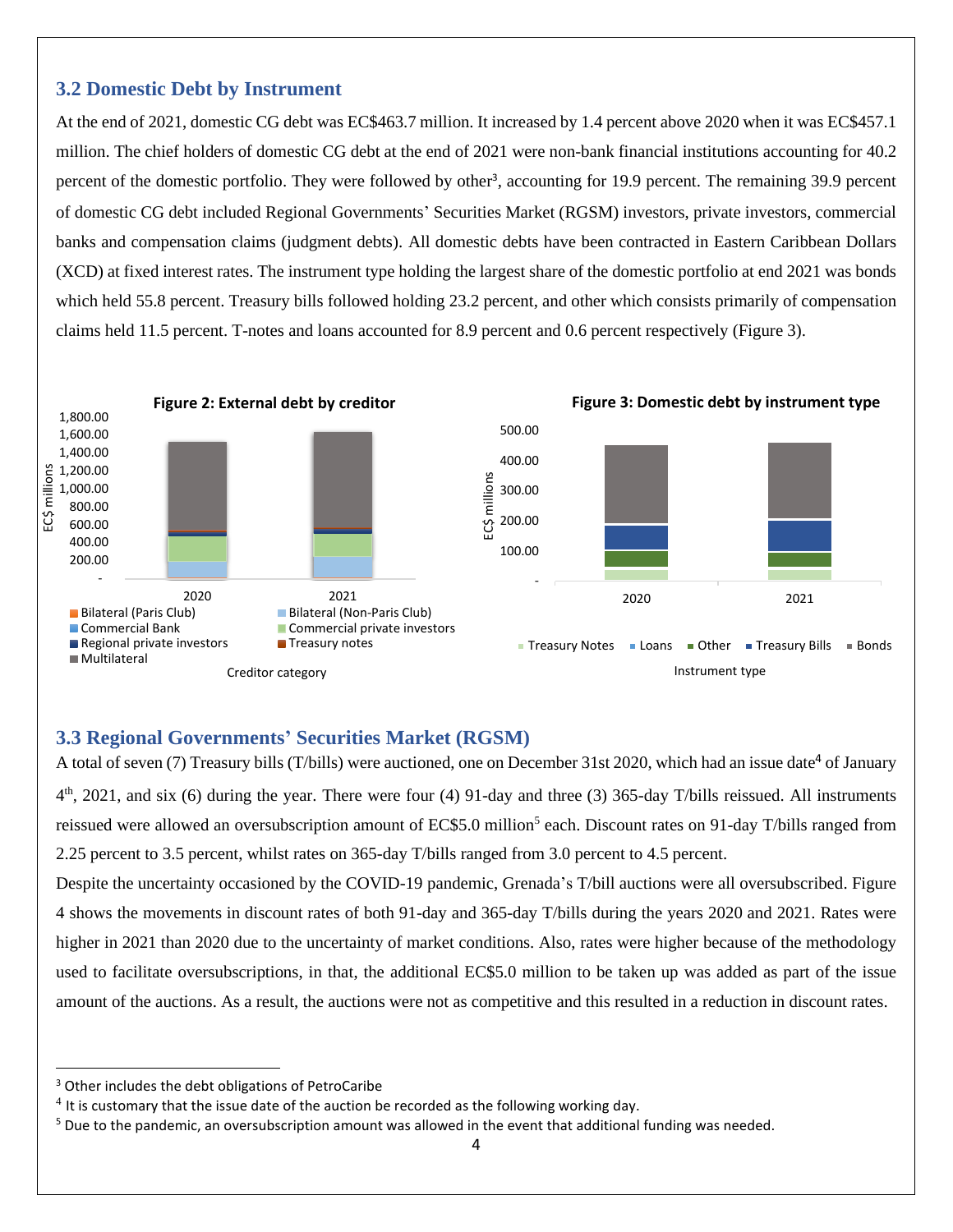

## <span id="page-7-0"></span>4.0 CONTINGENT LIABILITIES

#### <span id="page-7-1"></span>**4.1 Government Guarantees**

In December 2021, GoG guaranteed one (1) new loan in the amount of EC\$1.0 million to a SOE from a domestic creditor. This is the only GG loan in GoG's portfolio. GG loans are one form of explicit contingent liability that if called will directly affect CG's debt service cost. GG debt may be denominated in domestic or foreign currency and may be issued by external and/or domestic creditors. Through the issuance of loan guarantees, the Government contributes to the reduction in credit risk by making it possible for an SOE or Statutory Body to access funds at a lower cost. GOG has not issued any GGs in the last six (6) years as part of its debt management strategy.

#### <span id="page-7-2"></span>**4.2 On-Lent Loans**

The Public Debt Management Act (PDMA), 2015, Part III Section 9 (d) specifies that the Government may from time-totime contract loans from either external or domestic sources and in turn lend these funds to Statutory Bodies or SOEs to pursue a specific public policy purpose. As such, the total disbursements of all on-lent loans to parastatals was EC\$111.7 million at the end of 2021 (Table 2). Disbursements on the St. George's Airport Runway and Road Upgrade loan began in 2021.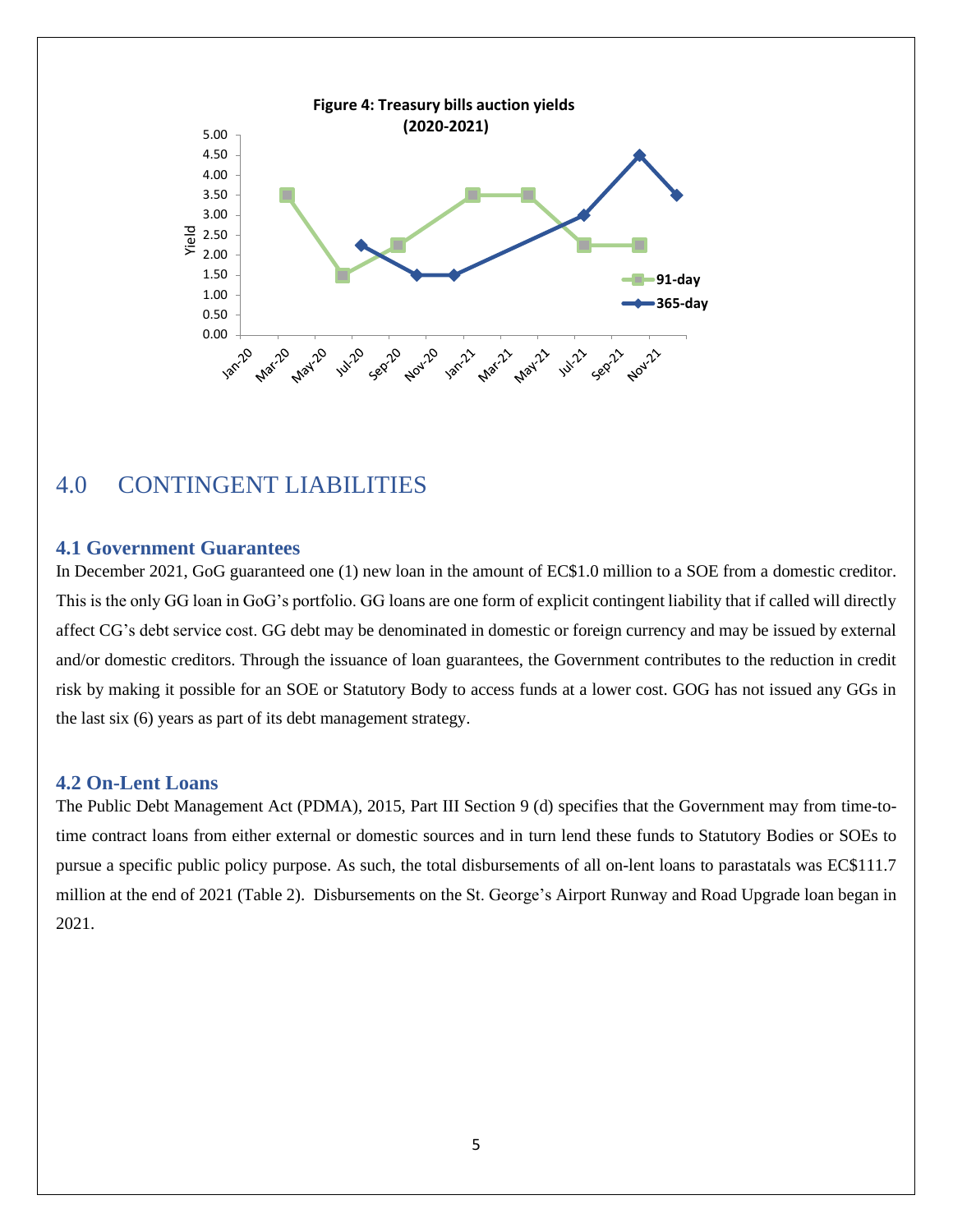| <b>Public Body</b>                                           | <b>Creditor</b><br><b>Category</b> | <b>Committed</b><br>Amount<br>EC\$ | <b>Disbursements</b><br>to date 2020<br>EC\$ | <b>Disbursements</b><br>to date 2021<br>EC\$ | <b>Economic Sector</b>                   |
|--------------------------------------------------------------|------------------------------------|------------------------------------|----------------------------------------------|----------------------------------------------|------------------------------------------|
| <b>Grenada</b><br><b>Development</b><br><b>Bank</b><br>(GDB) | Multilateral                       | 8.1                                | 8.1                                          | 8.1                                          | <b>Multiple Sectors</b>                  |
| <b>Grenada Solid Waste</b>                                   | Multilateral                       | 28.9                               | 5.5                                          | 10.9                                         | Environment                              |
| <b>GDB</b>                                                   | Multilateral                       | 27.0                               | 23.9                                         | 26.3                                         | <b>Multiple Sectors</b><br>21/SFR-GR-OCR |
| <b>Gravel and Concrete</b>                                   | Commercial                         | 4.4                                | 4.4                                          | 4.4                                          | Restructured                             |
| <b>Airport</b><br><b>Grenada</b><br><b>Authority</b>         | <b>Bilateral</b>                   | 189.0                              | $\overline{0}$                               | 62.0                                         | Infrastructural<br>Development           |
| <b>TOTAL</b>                                                 |                                    | 257.4                              | 41.9                                         | 111.7                                        |                                          |

#### **Table 2: Disbursements by Creditor Category (in EC\$ Millions)**

*Source: MoF*

#### <span id="page-8-0"></span>**4.3 Implicit Contingent Liabilities**

Apart from on-lending agreements, contingent liabilities also comprised of borrowings by SOEs and Statutory Bodies for which no explicit Government guarantees were issued yet still they constitute a potential implied liability. That is, there may be a moral or expected obligation of the State with the materialisation of an adverse event that hampers the SOE's ability to repay. As of September 2021, the outstanding non-guaranteed debt of SOEs stood at EC\$131.1 million, a 10.8 percent increase from the end of 2020 (Table 3). All non-guaranteed SOE loans are long-term loans.

#### **Table 3: Summary of Non-Guaranteed Debt of State-owned Enterprises**

| <b>Creditor</b>                     | <b>2020</b>      | 2021     | % change |  |
|-------------------------------------|------------------|----------|----------|--|
|                                     | In EC\$ millions |          |          |  |
| <b>External Non-Guaranteed Debt</b> | 17.2             | 18.1     | 5.2      |  |
| <b>Domestic Non-Guaranteed Debt</b> | 101.1            | 113.0    | 11.8     |  |
| <b>TOTAL</b>                        | 118.3            | $131.1*$ | 10.8     |  |

*Source: MoF*

\**Represents stock of SOE debt as at end September 2021, which is the latest period for which total SOE debt data is available.*

### <span id="page-8-1"></span>**4.4 Other Public Sector debt<sup>6</sup>**

At the end of 2021, the stock of other public sector debt stood at EC\$ 372.1 million or 12.3 percent of GDP. This figure remained unchanged from the end 2020 figure.

<sup>6</sup> Other Public Sector: refers to Petrocaribe Grenada Ltd.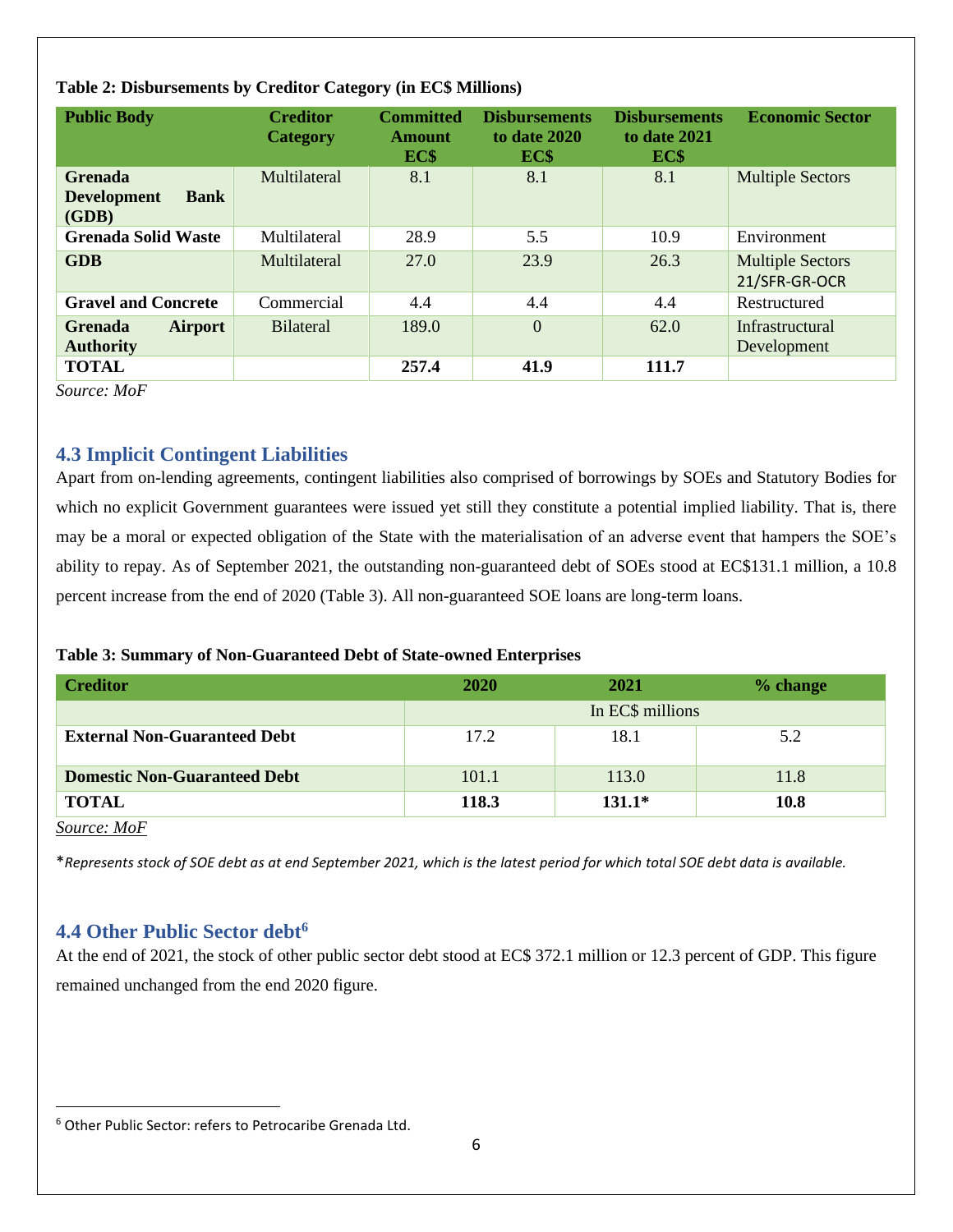# <span id="page-9-0"></span>5.0 MEDIUM-TERM DEBT MANAGEMENT STRATEGY IMPLEMENTATION

The objective of the MTDS is to ensure that Grenada designs a debt portfolio that is most suitable for its government by balancing the trade-offs between the costs and risks of alternative financing options. It ensures that the government's financing requirements and payment obligations are met at the lowest possible cost, with a prudent degree of risk within the context of the government's macroeconomic and budget framework. In 2021, as a result of the COVID-19 pandemic, countries across the world faced many unforeseen challenges. In the context of Grenada, public debt rose in an attempt to combat the spread of the virus and sustain the economy, but despite the increased financing gap, GoG managed to follow the guidelines for new borrowing suggested by its MTDS (2021-2023).

The approved strategy, took into consideration the impact of the COVID-19 pandemic and any other unprecedented disasters. It suggested the continued development of the domestic market yet placed more emphasis on external concessional financing from multilateral creditors. The intent of the strategy was to maintain activity on the RGSM and encourage holders of maturing short-term over-the-counter (OTC) securities to participate on the RGSM as opposed to rolling over their instruments. The strategy also recommended the utilisation of committed undisbursed funds to meet financing needs.

#### <span id="page-9-1"></span>**5.1 Total financing in 2021**

In 2021, total financing<sup>7</sup> raised amounted to EC\$ 502.3 million. The ratio of external to domestic financing was 50:50. Of total disbursements, 93.2 percent was received from existing loans whilst the remaining 6.8 percent originated from new loans. A total of EC\$81.1 million was received on COVID-19 response loans, EC\$73.0 million from two (2) loans contracted in 2020 and EC\$ 8.1 million from the single COVID-19 response loan contracted in 2021.

#### <span id="page-9-2"></span>**5.2 External Borrowing**

The MTDS proposed that new funding be contracted chiefly from multilateral creditors on concessional terms primarily in United States Dollars (USD). In reality, all new loans were contracted from a single multilateral creditor which is desirable. One (1) of these loans was concessional and 72.0 percent of all the new debt was in the USD. The two (2) new external loans were: CDB's Education Enhancement Project Phase II loan, denominated in two (2) currencies, and CDB's Safety Nets of Vulnerable Populations Affected by the Coronavirus Disease 2019- Grenada. The terms of borrowing on these new loans can be found in Table 4.

<sup>&</sup>lt;sup>7</sup> Financing includes new instruments contracted in 2021 (EC\$ 67.3m) all of which were partially disbursed, disbursements on existing loans (EC\$183.7 m), domestic instruments reissued during the year (EC\$247.3 m) and one (1) new domestic instrument (EC\$4.0 m).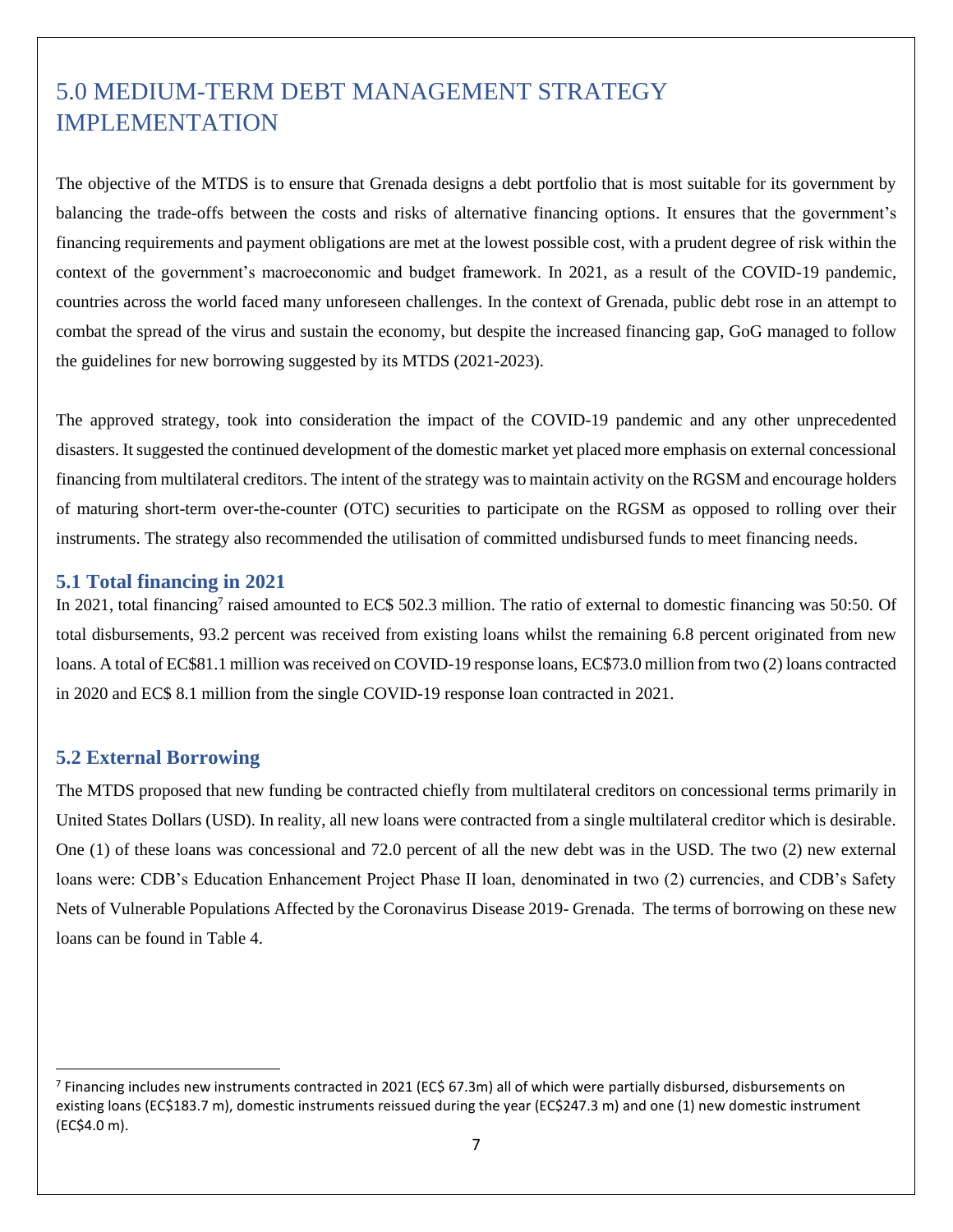#### **Table 4: Terms of borrowing on new loans (2021)**

| Loan<br><b>Creditor</b> | Grace<br>period | <b>Maturity</b>                                 | <b>Interest</b><br>type | <b>Amount</b><br>(EC\$<br>millions) | <b>Amount</b><br><b>Disbursed</b>                                                      | <b>Interest</b><br>rate | <b>Currency</b> | <b>Commitment</b><br>charge |
|-------------------------|-----------------|-------------------------------------------------|-------------------------|-------------------------------------|----------------------------------------------------------------------------------------|-------------------------|-----------------|-----------------------------|
|                         |                 | <b>Grenada Education Enhancement Project II</b> |                         |                                     |                                                                                        |                         |                 |                             |
| CDB<br>(SFR)            | 5 years         | 25 years                                        | Fixed                   | 24.3                                | 1.4                                                                                    | 1%                      | <b>USD</b>      | $\overline{\phantom{a}}$    |
| <b>CDB</b><br>(OCR)     | 5 years         | 19 years                                        | Fixed                   | 18.9                                | 4.0                                                                                    | 2.75%                   | <b>EUR</b>      | 1% of CUB                   |
|                         |                 |                                                 |                         |                                     | Safety Nets of Vulnerable Populations Affected by the Coronavirus Disease 2019-Grenada |                         |                 |                             |
| CDB<br>(SFR)            | 3 years         | 23 years                                        | Variable                | 24.2                                | 8.1                                                                                    | 3.6%                    | <b>USD</b>      | $\overline{\phantom{a}}$    |

#### <span id="page-10-0"></span>**5.2.1 Disbursements by Creditor**

In 2021, GoG's chief creditor was the International Development Association (IDA) followed by People's Republic of China. Figure 5 shows disbursements received during the year by creditor.



#### **Figure 5: Disbursements by creditor (2021)**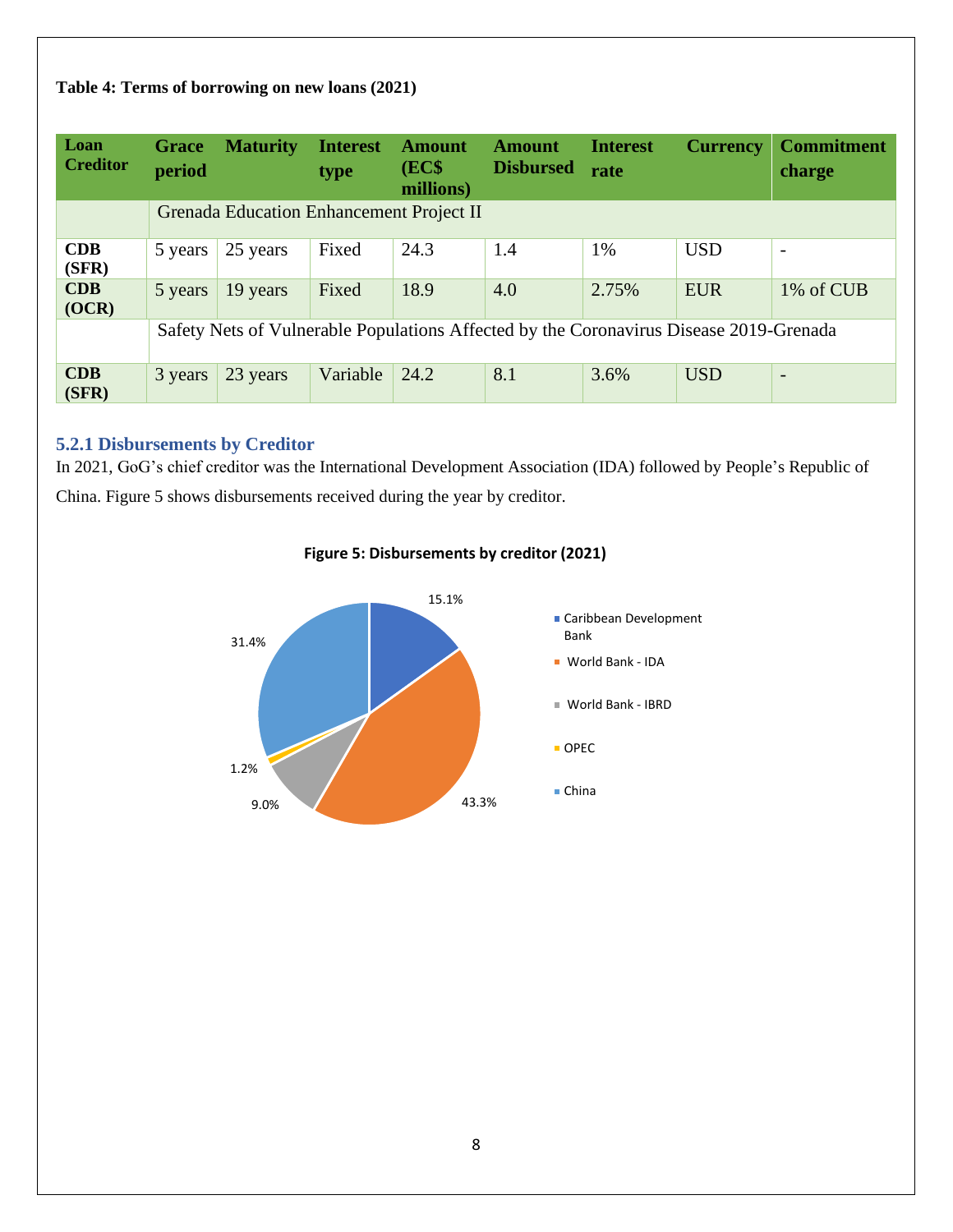#### <span id="page-11-0"></span>**5.3 Domestic Borrowing**

#### <span id="page-11-1"></span>**5.3.1 Regional Governments' Securities Market (RGSM) activities**

In 2021, GoG maintained its activity on the RGSM which was a recommendation of the MTDS (2021-2023). A total of EC\$136.9 million wasraised on the RGSM. The reissues of 91-day and 365-day Treasury bills amounted to EC\$76.9 million and EC\$60.0 million respectively.

#### <span id="page-11-2"></span>**5.3.2 Non-RGSM Securities Treasury bills**

One (1) investor holding two (2) OTC Treasury bills valued at EC\$0.9 million expressed interest in redemption. Consequently, total OTC T/bills reissued in 2021 was EC\$44.3 million as opposed to EC\$45.2 million which was the total in 2020. This is favorable as the MTDS recommended the retirement of OTC Treasury bills. All OTC instruments were reissued at the same rate of 3.0 percent. Three (3) private placement Treasury bills were also reissued, one (1) held with First Citizens Investment Services Ltd at a discount rate of 3.4 percent and two (2) held with Bank of St. Lucia at an interest rate of 4.0 percent each.

#### **Treasury notes**

Three (3) two-year non-RGSM Treasury notes (T/notes) matured in 2021 and were all reissued as recommended. A twoyear T/note held by GARFIN was reissued in the amount of EC\$ 2.1 million which includes principal and the final interest payment due at maturity. It was reissued at a rate of 3.5 percent. The other two T/notes totaling EC\$22.2 million which are held by the Grenada Co-operative Bank (GCB) were converted into 5-year T/notes, each at an interest rate of 6.0 percent. This contributed to the lengthening of the domestic debt profile.

Apart from persuading OTC investors to participate on the RGSM, the MTDS recommended the introduction of a new 5 year bond on the RGSM. This didn't materialise but a new private placement bond from Ariza Credit Union was issued in October 2021 at an interest rate of 3.0 percent and with an administrative fee of 1.25 percent. It will mature in 2022.

In Table 5, domestic financing received during 2021 on both new and reissued instruments is compared to 2020. Total domestic financing was higher in 2021 primarily because of the oversubscriptions allowed on the RGSM.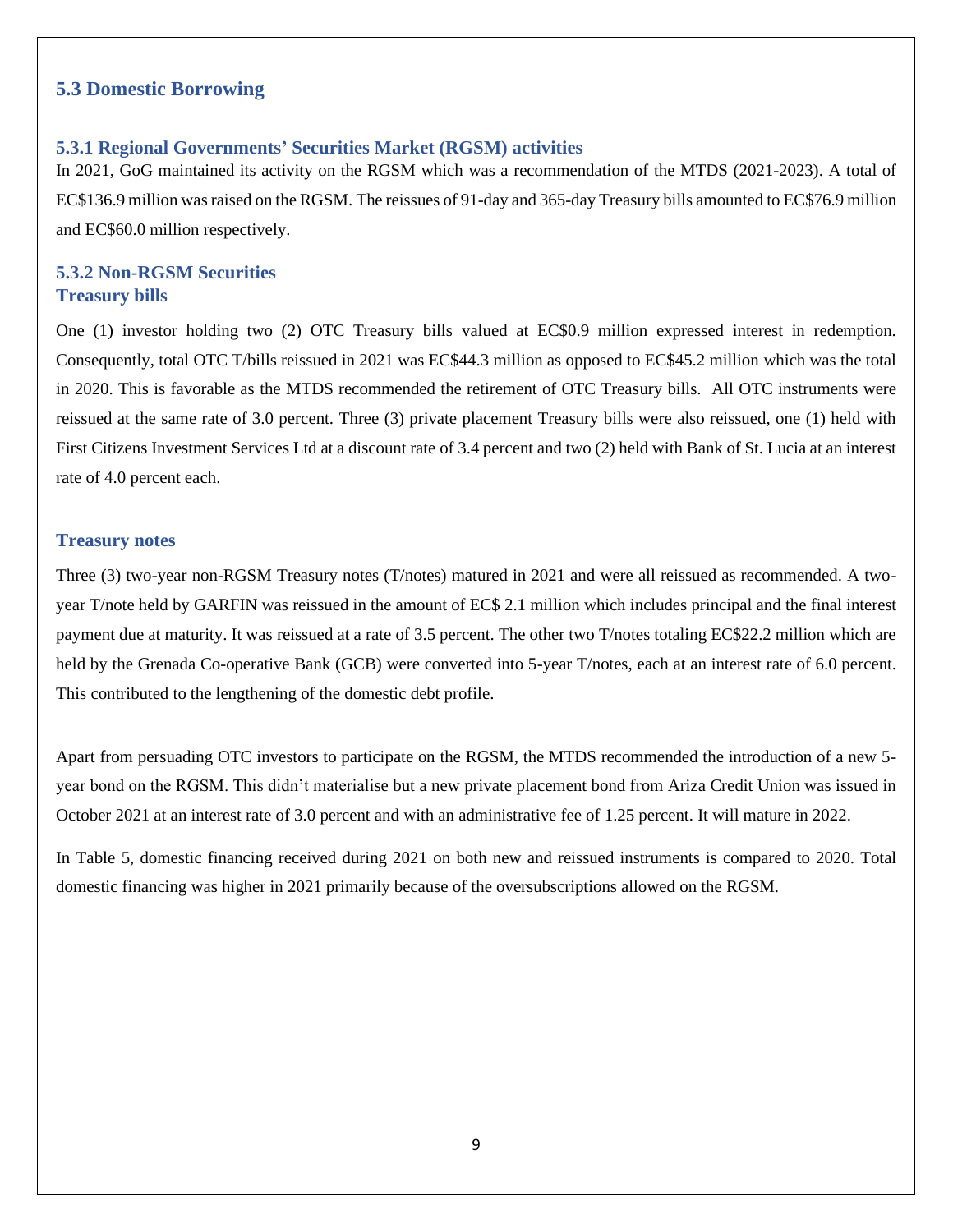#### **Table 5: Domestic Financing (in EC\$ millions)**

| <b>Domestic Instrument</b><br>Year |                                                   |                          |  |  |  |
|------------------------------------|---------------------------------------------------|--------------------------|--|--|--|
|                                    | 2020                                              | 2021                     |  |  |  |
|                                    | RGSM (including oversubscription amounts in 2021) |                          |  |  |  |
| <b>91-day</b>                      | 45.0                                              | 76.9                     |  |  |  |
| 365-day                            | 60.0                                              | 60.0                     |  |  |  |
| 2-year note                        | 10.0                                              | $\overline{\phantom{a}}$ |  |  |  |
| Sub-total                          | 115.0                                             | <u>136.9</u>             |  |  |  |
| <b>Non-RGSM</b>                    |                                                   |                          |  |  |  |
| $91$ -day                          | $\overline{\phantom{a}}$                          | $\overline{\phantom{a}}$ |  |  |  |
| 365-day                            | 87.0                                              | 90.1                     |  |  |  |
| 2-year notes                       | 14.3                                              | 2.1                      |  |  |  |
| 5-year notes                       | 8.2                                               | 22.2                     |  |  |  |
| Sub-total                          | <u>109.5</u>                                      | 114.4                    |  |  |  |
| <b>Total</b>                       | 224.5                                             | 251.3                    |  |  |  |

RGSM Treasury bills were the lead source of domestic financing in 2021, followed by over-the-counter Treasury bills (Figure 6).

#### **Figure 6: Domestic financing by creditor/instrument type**

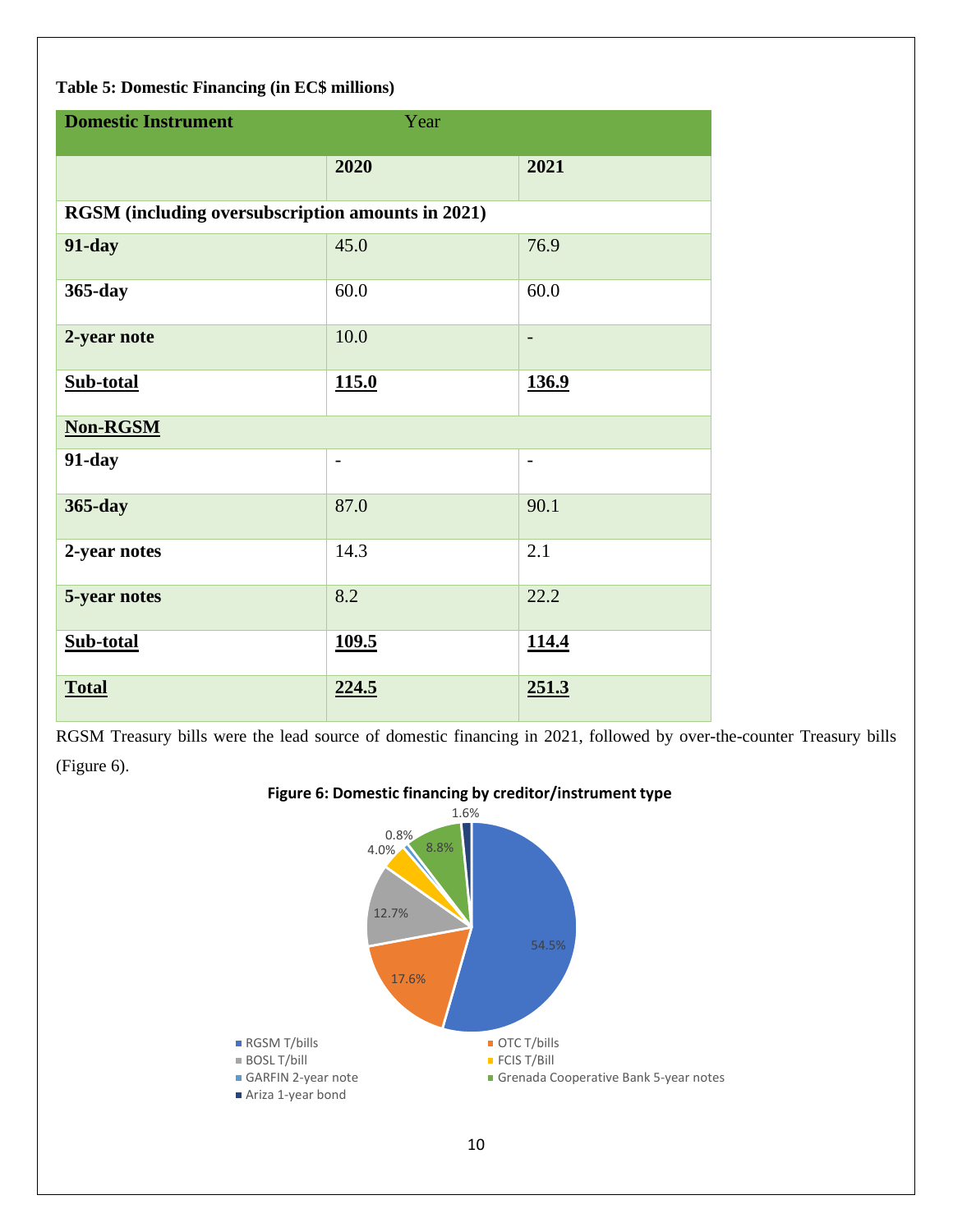Table 6 shows the variances in budgeted and actual financing for 2021. Actual external financing exceeded the budgeted amount by EC\$73.2 million due to new borrowing partly due to Covid-19. Likewise, on the domestic side, actual financing exceeded budgeted financing by EC\$98.8 million mainly due to the oversubscription amounts allowed on the RGSM. Additionally, the new private placement bond issued was not a recommendation of the MTDS but was issued as opposed to the new 5-year instrument on the RGSM. The total difference between budgeted and actual financing was EC\$ 172.0 million. Amortization and interest payments, on the other hand, went according to schedule for all loans except those for which payments were suspended under the Debt Service Suspension Initiative (DSSI)<sup>8</sup>. Payments on the deferred amounts of these loans will commence in 2022.

| 2021             | <b>External</b> | <b>Domestic</b> | <b>Total</b> |
|------------------|-----------------|-----------------|--------------|
| <b>MTDS</b>      | 177.8           | 152.5           | 330.3        |
| Actual           | 251.0           | 251.3           | 502.3        |
| Variance $(+/-)$ | $-73.2$         | $-98.8$         | $-172.0$     |

#### **Table 6: Summary of Financing in 2021(in EC\$ millions)**

<sup>8</sup> Due to the Covid-19 pandemic, G-20 Finance Ministers endorsed the G20-DSSI, which came in response to the call by the World Bank and the IMF to grant amortization and interest payment suspension to all International Development Association (IDA) countries, from bilateral creditors. Debt service was suspended once there was a formal request from countries that are benefitting from the IMF's Rapid Credit Facility (RCF). This has been done to help manage the severe impact of the pandemic. Debt service payments to three (3) of GoG's bilateral creditors were suspended in 2020 and there was a 1 year grace period in 2021.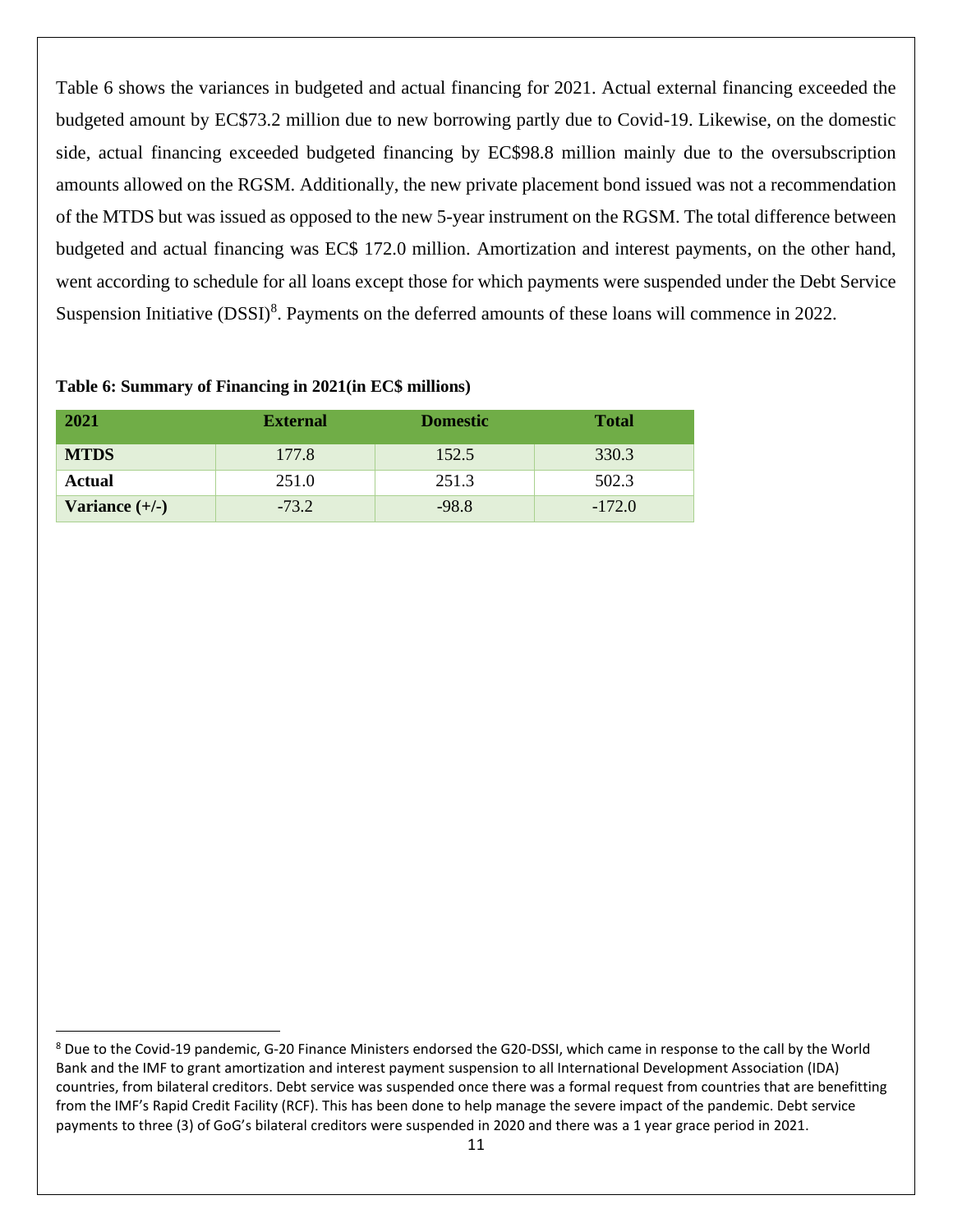# <span id="page-14-0"></span>6.0 COST AND RISK ANALYSIS OF THE EXISTING DEBT PORTFOLIO

GoG's key cost and risk indicators remained consistent with the established medium-term targets set forth by the MTDS in 2021. These key indicators are listed in table 7 which compares them to the previous year.

The Average Time to Maturity (ATM) of the total portfolio slightly increased by 0.5 years from 2020 to 2021 and the target was again achieved. The Average Time to Re-fixing (ATR) of the total portfolio also increased gradually by 0.5 years in comparison to 2020 which is the desired movement. The weighted average interest rate of the total portfolio declined to 2.8 percent in 2021 from 3.0 percent in 2020 due to the concessional loans which were received during the period. Exchange rate risk remained subdued since the majority share of the external portfolio (69.5 percent) is denominated in USD to which the XCD is pegged.

| <b>Indicators</b>                      | 2020 | 2021 | Indicative targets according to the<br>strategy 2022-2024 |
|----------------------------------------|------|------|-----------------------------------------------------------|
|                                        |      |      |                                                           |
| <b>Cost of Debt</b>                    |      |      |                                                           |
| Interest payments as % of GDP          | 2.0  | 1.9  | $\leq 2.5\%$                                              |
| Weighted Avg. $(\% )$                  | 3.0  | 2.8  | No established Target                                     |
|                                        |      |      |                                                           |
| <b>Refinancing Risk</b>                |      |      |                                                           |
| Debt maturing in 1 year (% of total)   | 14.2 | 15.0 | $\leq$ 20%                                                |
| <b>ATM External Portfolio (years)</b>  | 10.0 | 10.8 | No established target                                     |
| <b>ATM Domestic Portfolio (years)</b>  | 6.1  | 5.7  | No established target                                     |
| <b>ATM</b> (years)                     | 8.9  | 9.4  | $>= 8$ years                                              |
|                                        |      |      |                                                           |
| <b>Interest Rate</b>                   |      |      |                                                           |
| Debt re-fixing in 1 year $%$ of total) | 20.1 | 20.7 | No established target                                     |
| Fixed-rate debt (% of total)           | 93.2 | 93.5 | No established target                                     |
| <b>ATR</b> (years)                     | 8.5  | 9.0  | $>=10$ years                                              |
|                                        |      |      |                                                           |
| <b>Foreign Exchange Risk</b>           |      |      |                                                           |
| FX debt (% of total debt)              | 71.5 | 72.8 | $\epsilon$ =75% in 2020, $\epsilon$ =80% in 2021          |

#### **Table 7: Cost and Risk Indicators in 2020 and 2021**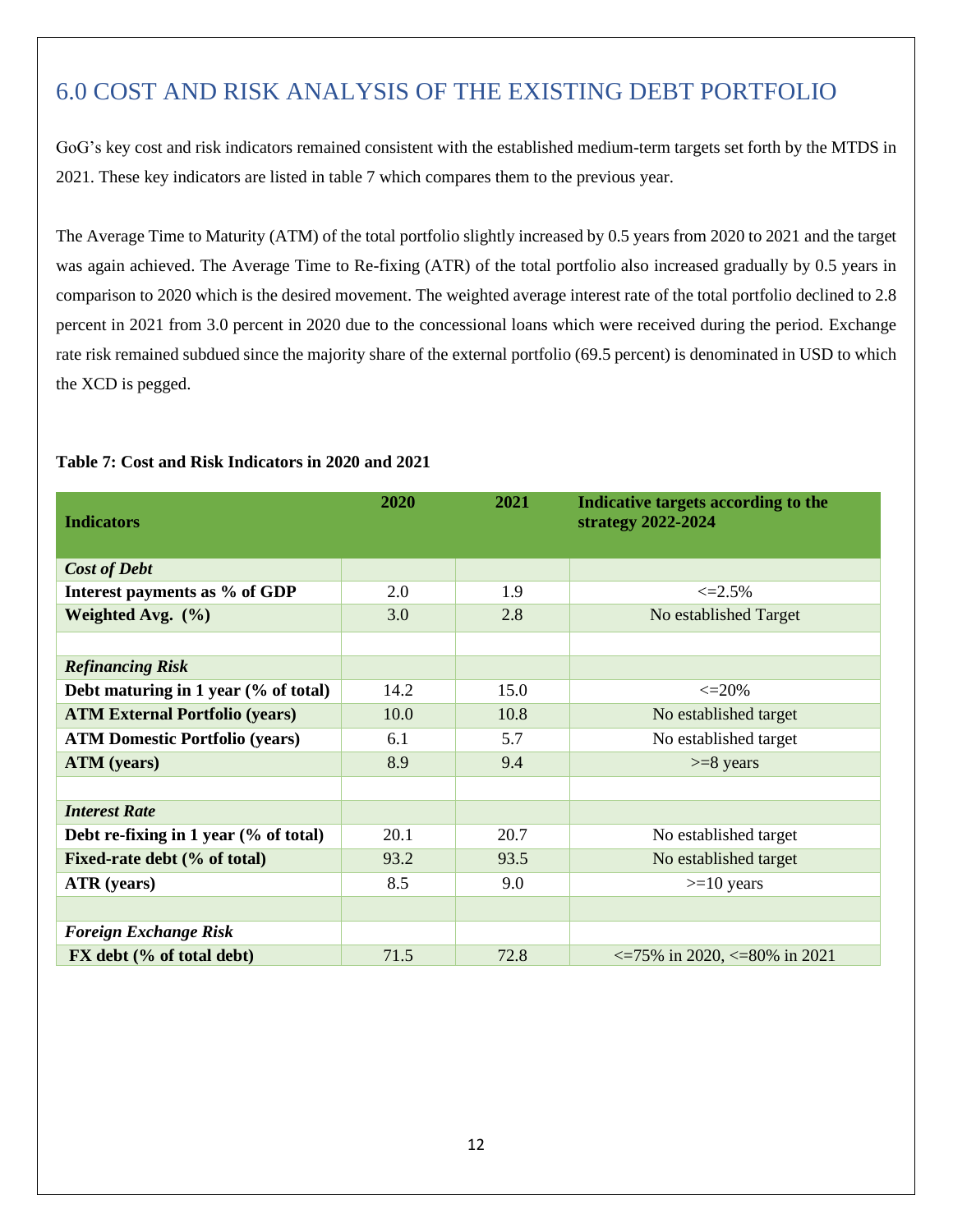# <span id="page-15-0"></span>7.0 SHORT AND MEDIUM-TERM DEBT FORECASTS

As at the end of 2021, total public debt amounted to \$2,104.4 million (69.5 percent of GDP) and is projected to decline over the medium term moving from 67.0 percent of GDP in 2022 to 63.5 percent in 2024 (Table 8). The economy is susceptible to unprecedented uncertainty and both upside and downside risks remain to the outlook but are more tilted to the downside. On the upside, further improvements in the fiscal position through enhanced revenue mobilisation can boost public investment and spur job creation and growth. Downsides risks relate primarily to the COVID-19 pandemic and its prolonged effects on the global economy. A protracted health crisis can adversely affect tourist arrivals, remittances, and foreign direct investments. Meanwhile, rising international oil and food prices and supply chain disruptions, escalated because of the ongoing conflict in Ukraine, are meaningful risks to the outlook through inflationary pressures. Grenada's high vulnerability to natural disasters is an inherent risk and its susceptibility to the adverse effects of climate change can retard agricultural production.

| <b>Debt Stock</b>                          | 2022   | 2023   | 2024   |
|--------------------------------------------|--------|--------|--------|
| <b>Real GDP Growth (%)</b>                 | 6.0    | 4.8    | 3.0    |
|                                            |        |        |        |
| <b>Total Revenue (% of GDP)</b>            | 22.7   | 23.5   | 23.7   |
|                                            |        |        |        |
| Total Expenditure (% of<br>GDP)            | 31.3   | 27.4   | 25.1   |
|                                            |        |        |        |
|                                            |        |        |        |
| <b>Primary</b><br><b>Balance</b><br>(after | $-1.1$ | 3.5    | 4.5    |
| grants) $(\%$ of GDP)                      |        |        |        |
|                                            |        |        |        |
| <b>Overall Bal (after grants)</b>          | $-3.1$ | 1.6    | 2.9    |
| $(% \mathbf{A})$ (% of GDP)                |        |        |        |
|                                            |        |        |        |
| Public Debt (% of GDP)                     | 67.0   | 65.2   | 63.5   |
|                                            |        |        |        |
| <b>Memo</b> items                          |        |        |        |
| <b>Nominal GDP</b>                         | 3185.7 | 3380.6 | 3551.7 |

#### **Table 8: Key Medium- term Projections**

Source: Ministry of Finance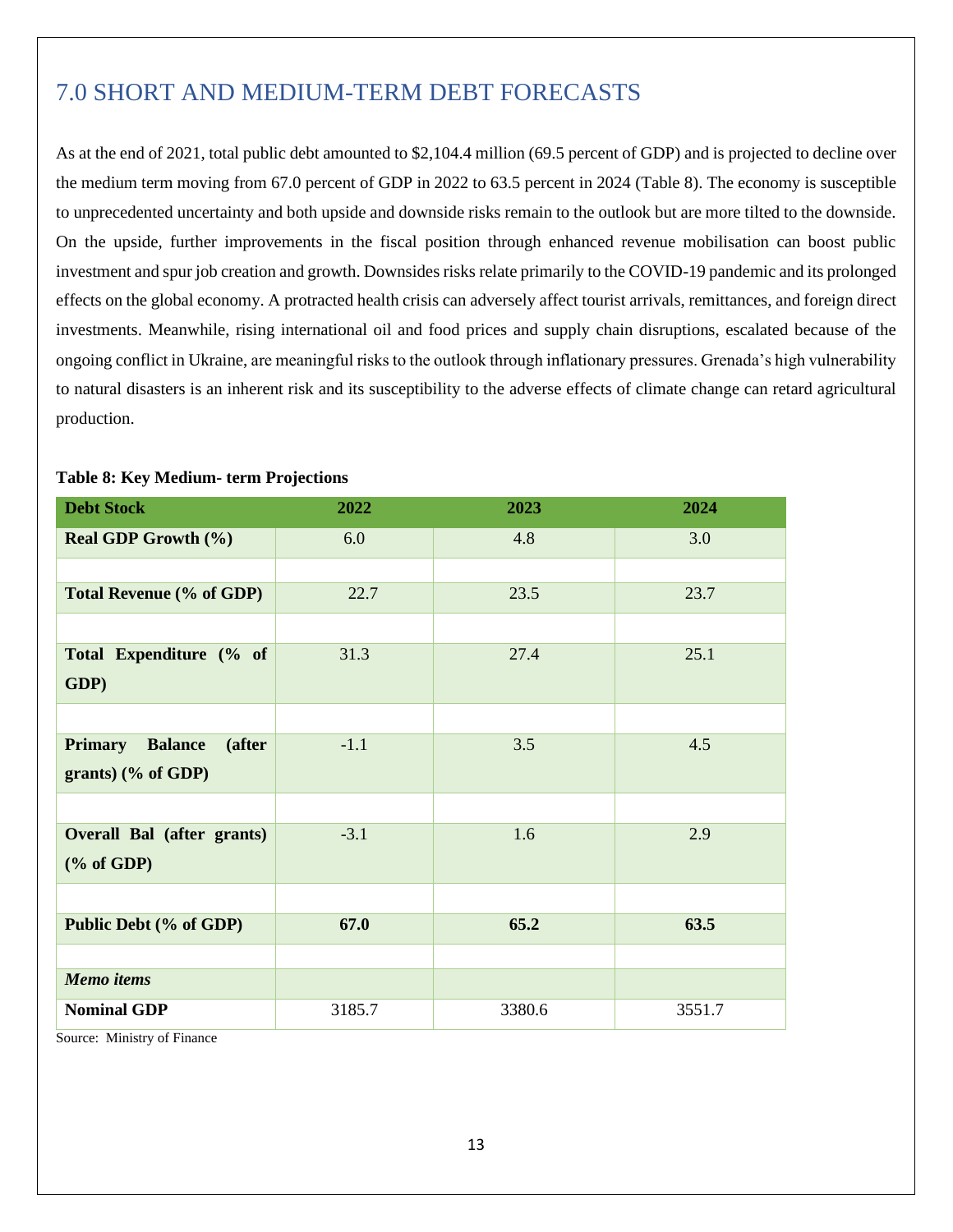# <span id="page-16-0"></span>8.0 APPENDICES

**Appendix 1**

## **GOVERNMENT OF GRENADA STATEMENT OF PUBLIC DEBT**

**AS AT DECEMBER 31, 2021 (includes non-guaranteed debt of SOEs)**

|                                    | <b>Ending Balance 2021</b> |
|------------------------------------|----------------------------|
| <b>CURRENT LIABILITIES</b>         |                            |
| <b>Bank Overdraft</b>              |                            |
| <b>Accounts Payable</b>            |                            |
| <b>Treasury Bills</b>              | 125,227,500.00             |
| <b>Private Placement</b>           | 41,829,831.00              |
| <b>Other</b>                       | 4,402,600.00               |
| <b>Total</b>                       | 171,459,931.00             |
|                                    |                            |
| <b>NON-CURRENT LIABILITIES</b>     |                            |
| <b>Commercial banks</b>            | 911,078.25                 |
| <b>Social Security</b>             |                            |
| <b>Multilateral</b>                | 1,060,605,771.18           |
| <b>Bilateral</b>                   | 230,572,104.26             |
| <b>Paris-Club</b>                  | 16,381,506.49              |
| <b>Total</b>                       | 1,308,470,460.18           |
|                                    |                            |
| <b>SECURITIES</b>                  |                            |
| <b>Treasury Notes</b>              | 56,803,722.11              |
| <b>Bonds</b> (Domestic)            | 258,791,068.43             |
| <b>Bonds</b> (International)       | 255,960,078.62             |
| <b>Total</b>                       | 571,554,869.16             |
|                                    |                            |
| <b>OTHER</b>                       | 51,924,083.98              |
| <b>TOTAL CENTRAL GOVERNMENT</b>    | 2,103,409,344.32           |
| <b>CONTINGENT LIABILITIES</b>      |                            |
| <b>Guaranteed Debt</b>             | 1,000,000.00               |
| <b>Non- Guaranteed Debt (SOEs)</b> | 131,148,048.71             |
| Other <sup>9</sup>                 | 372,139,352.00             |
|                                    |                            |
| <b>TOTAL PUBLIC SECTOR</b>         | 2,607,696,745.03           |

<sup>&</sup>lt;sup>9</sup> Other refers to the debt obligations of Petro Caribe.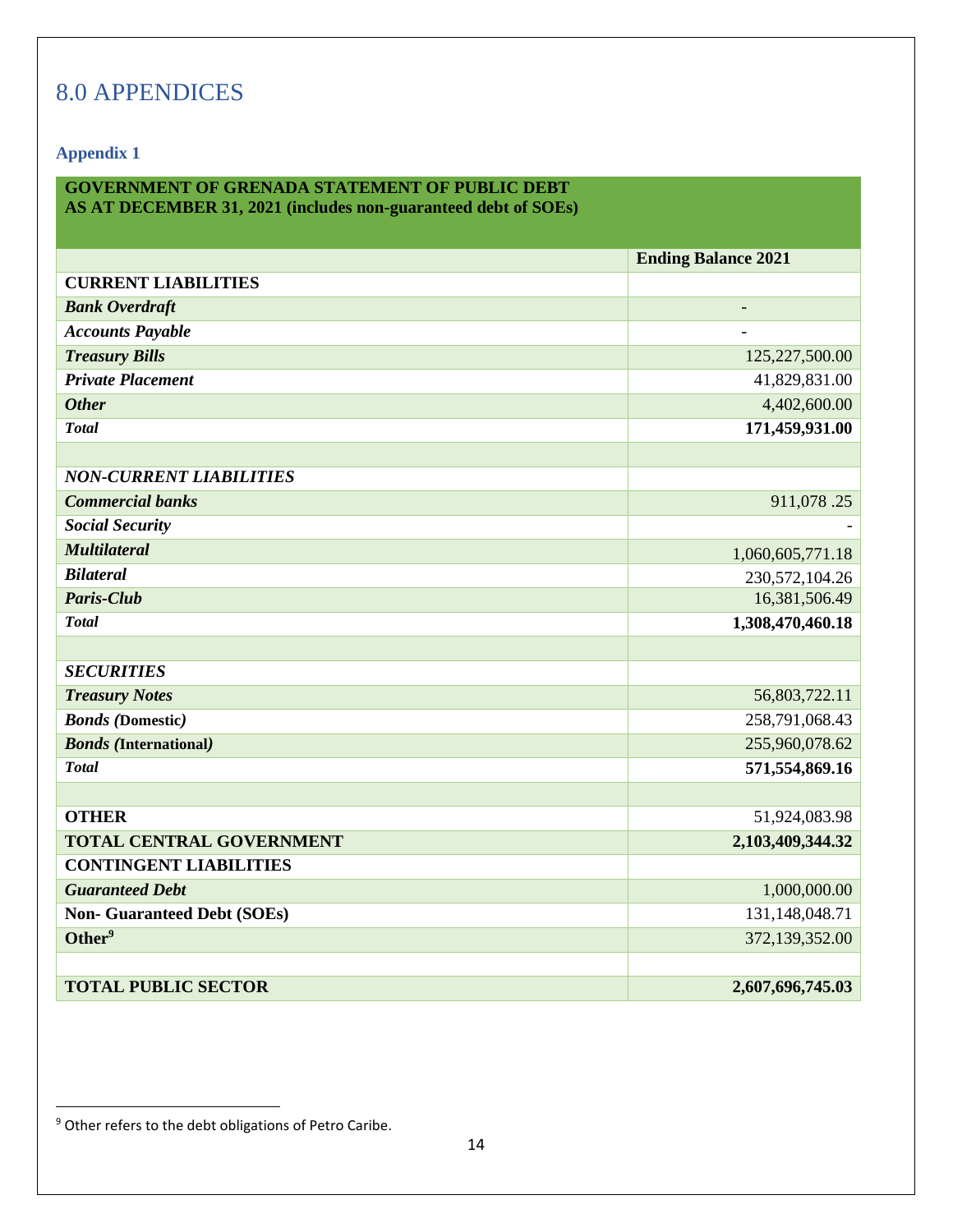## **Appendix 2**

| <b>CENTRAL GOVERNMENT DEBT</b>             |                |
|--------------------------------------------|----------------|
| <b>INTEREST PAYMENTS</b>                   |                |
| <b>TREASURY BILLS -Domestic</b>            | 1,327,635.00   |
| <b>TREASURY BILLS -RGSM</b>                | 1,276,467.00   |
| <b>TREASURY BILLS (Private Placement):</b> |                |
| <b>Domestic</b>                            |                |
| <b>External</b>                            | 1,557,403.00   |
| Sub-total                                  | 4,161,505.00   |
| <b>TREASURY NOTES (Private Placement):</b> |                |
| <b>Domestic</b>                            | 1,147,976.00   |
| <b>External</b>                            | 1,204,164.00   |
| <b>TREASURY NOTES - RGSM</b>               | 385,000.00     |
| Sub-total                                  | 2,737,140.00   |
| <b>BONDS:</b>                              |                |
| <b>Domestic</b>                            | 7,714,262.00   |
| <b>International</b>                       | 18,463,582.00  |
| Sub-total                                  | 26,177,844.00  |
| LOANS:                                     |                |
| <b>Domestic</b>                            | 211,060.00     |
| <b>External</b>                            | 21,339,973.00  |
| Sub-total                                  | 21,551,033.00  |
| Other (statutory deposits)                 | 218,164.99     |
| <b>Total Interest Payments</b>             | 54,845,686.99  |
|                                            |                |
| <b>AMORTIZATION</b>                        |                |
| <b>TREASURY BILLS -Domestic</b>            |                |
| <b>TREASURY BILLS -RGSM</b>                | 100,623,533.00 |
| <b>TREASURY BILLS (Private Placement):</b> |                |
| <b>Domestic</b>                            |                |
| <b>External</b>                            | 13,415,666.00  |
| Sub-total                                  | 114,039,199.00 |
| <b>TREASURY NOTES -Private Placement</b>   | 12,100,000.00  |
| <b>TREASURY NOTES -RGSM</b>                |                |
| Sub-total                                  | 12,100,000.00  |
| <b>BONDS</b> - Domestic                    | 13,773,405.99  |
| <b>BONDS</b> - International               | 28,515,184.00  |
| Sub-total                                  | 42,288,589.99  |
| <b>LOANS</b> -Domestic                     | 771,137.99     |
| <b>LOANS</b> - External                    | 59,769,539.60  |